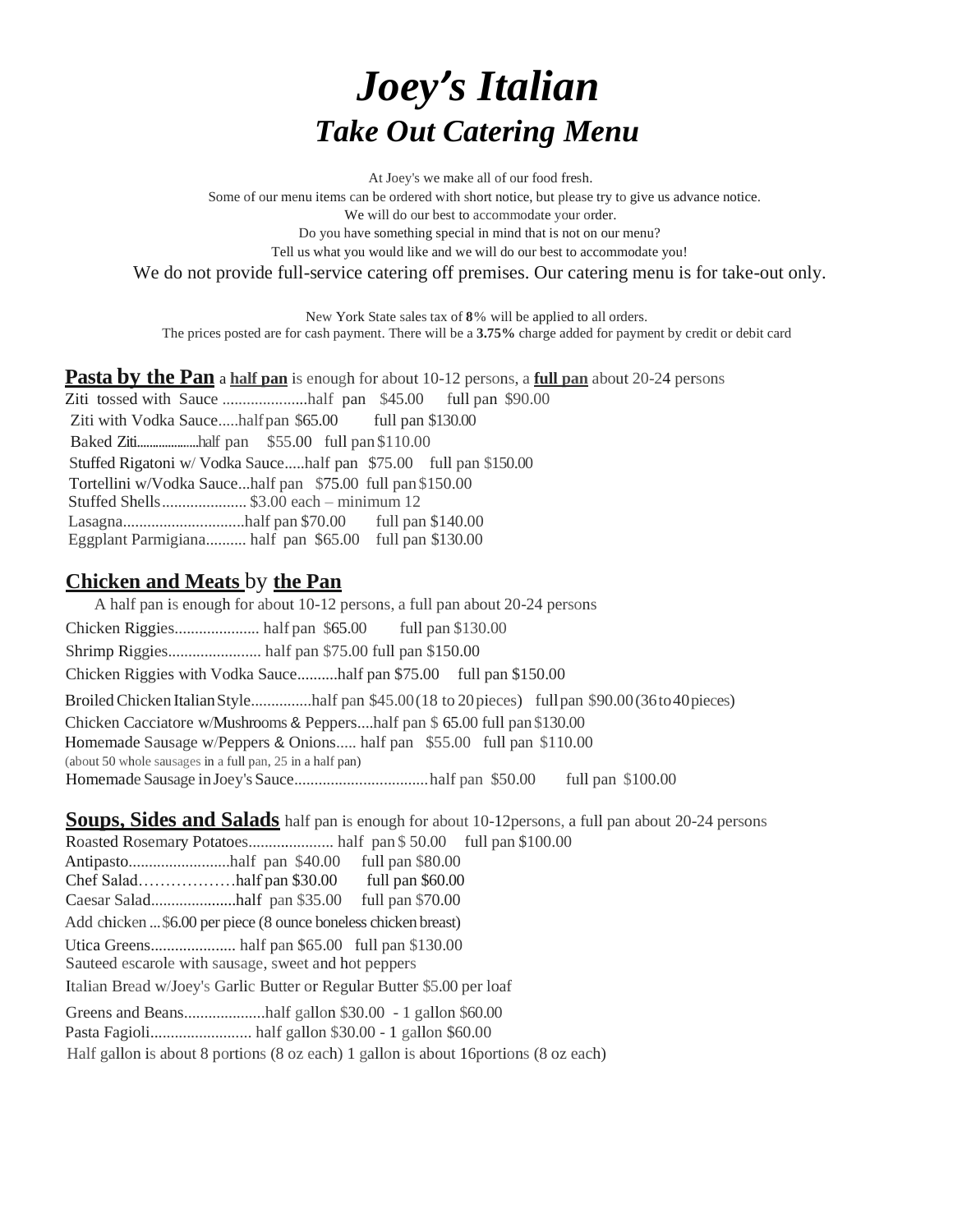### **Joey's Homemade Sauces**

Joey's Homemade Sauce.......... 1 qt. \$8.00 1 gallon \$32.00 Joey's Bolognese Sauce..............1 qt \$10.00 1gallon \$40.00 Joey's Vodka Sauce...................1 qt. \$12.00 1 gallon \$48.00

**Per Portion Menu Items** - the following items are available by the portion and are packaged in our half and full pan containers with a **10 portion minimum order**. Meatballs and Homemade Sauce...\$3.00 each, about 4 to 5 ounces in size

Chicken Francaise............ \$8.00 per portion (4 to 5 ounce portion) Chicken Parmigiana ........\$7.00 per portion (4 to 5 ounce portion)

## **Desserts**

We recommend contacting Big Mama's Cheesecakes for your desserts. They offer a variety of delicious cheesecakes in a wide variety of flavors and also offer party platters. Big Mama's Cheesecakes are located in the same parking lot as Joey's Restaurant for convenient pick up.

### **PLACE SETTINGS AND SERVING UTENCILS**

**Serving utencils** – plastic tongs, spoons and spatulas are provided by request at no extra charge. Please indicate if you will need serving utencils

Joeys offers an optional upgrade to premium place setting at \$3.00 per person that includes heavy grade plastic knife, fork and spoon, with dinner napkin and dinner plate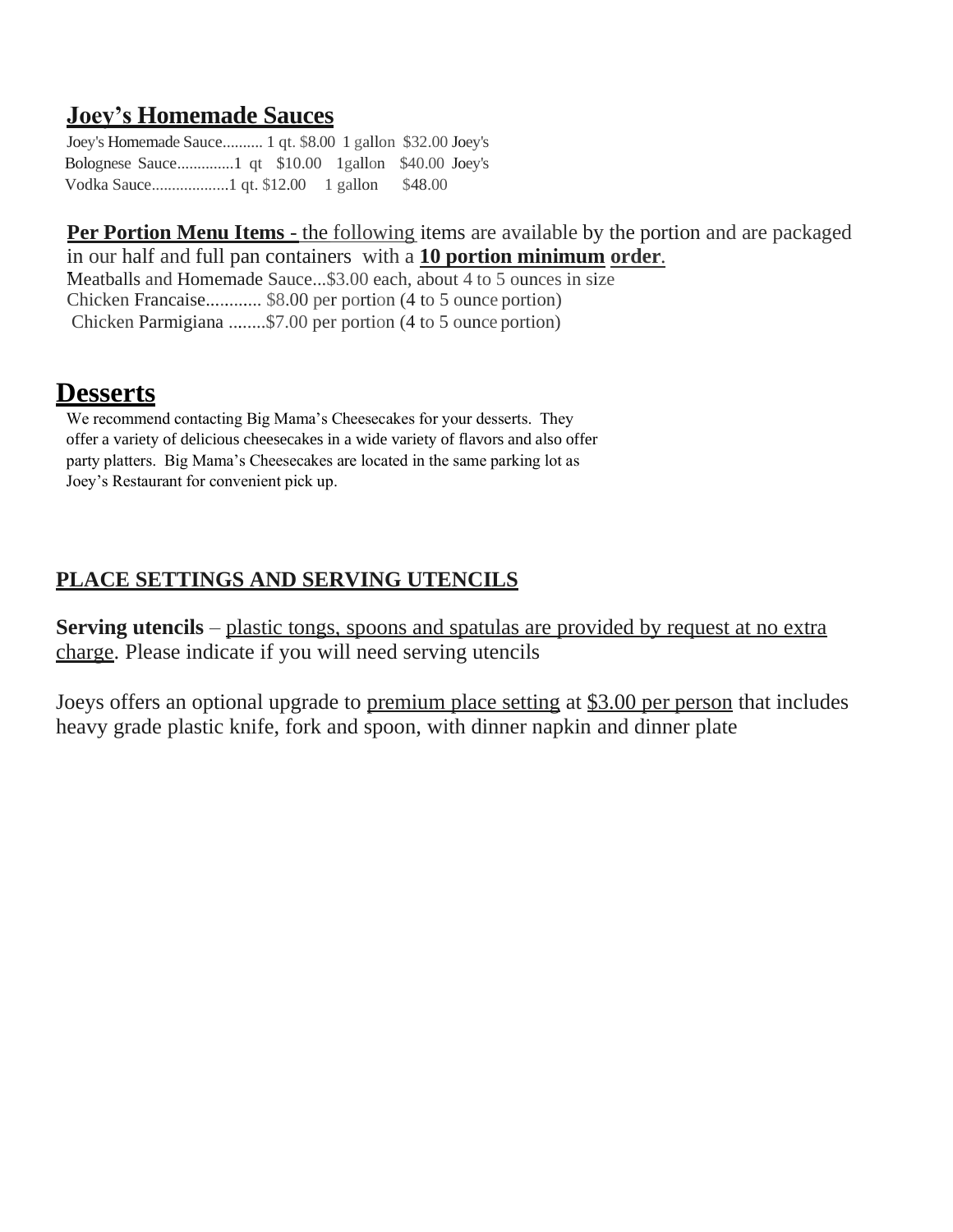The total number of servings per menu item will vary depending on your portioning, but our staff can assist you in determining how much food you will need for your event. Your order will be ready at your designated pickup time, hot and ready to serve in sealed aluminum pans that can be reheated.

Mon-Fri pick up before 5pm -For Saturday pickup start at 430pm NO pickups on Sunday

#### **Stainless steel chafing pans and warmers are available for rent – contact us for rates and availability**

.

Our food is all made fresh to order so we ask for a minimum 3 day advance notice of when your order will be needed. We will do our best to accommodate your order with short notice though not all menu items may be available if under 3 days notice is provided. Please call for a quote and confirmation of your order

Half pan dimensions are  $10x13$  inches, Full pan  $21x13$  inches - if re-heating at your location, please check your oven dimensions as the full pans may not fit some ovens.

Take Out Catering contact information: Telephone 315-432-0620

## Email**: joeysrestauran[t@g](mailto:Belinda@JoeysltalianRestaurant.com)mail.com**

Visit our website or visit Joey's on Facebook

#### [WWW.JoeysltalianRestaurant.com](http://www.joeysltalianrestaurant.com/)

Our catering menu is also posted online

We can prepare other items from our restaurant menu for your event,

Please ask our catering salesperson for a quote on other items

from Joey's or Pronto Joey's menus.

We appreciate your business and we will do everything possible to make your event a success.

6594 Thompson Road North at Carrier Circle, Syracuse NY 13206

# **Prices subject to change without notice**

## **Visit Joey's on Facebook !**